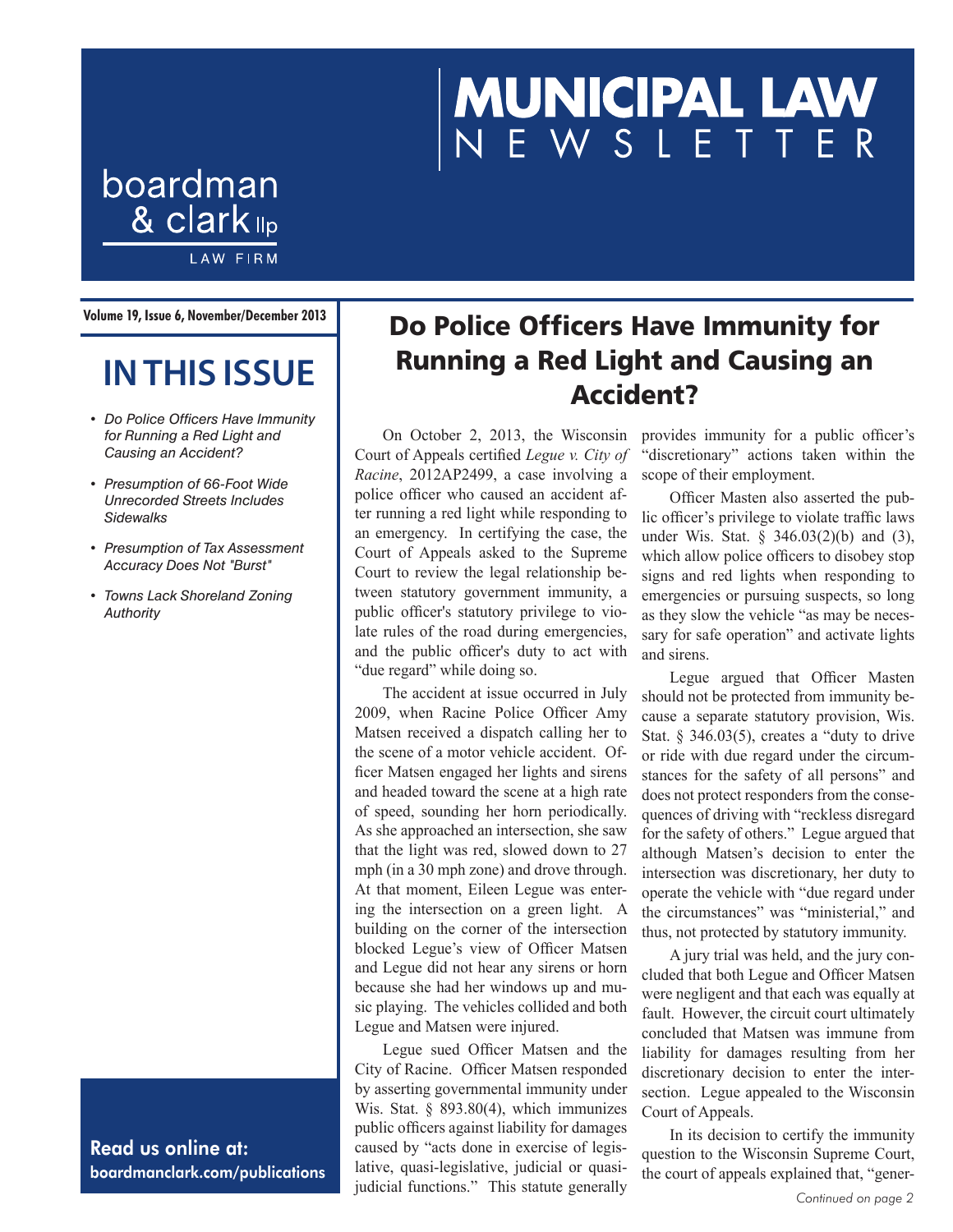## Presumption of 66-Foot Wide Unrecorded Streets Includes Sidewalks

In a recent court of appeals decision recommended for publication, the court held that an unrecorded "highway" includes land for sidewalks. *Village of Brown Deer v. Balisterri*, 2013 WI App 137 (October 29, 2013). The Village of Brown Deer adopted a street improvement plan. It contended that the improvements could be made without condemning additional land because they would be located on public highways within the meaning of Wis. Stat. §82.31(2)(a). Some of the adjoining property owners challenged the village's assertion, but the circuit court ruled in the village's favor. On appeal, the property owners argued that the circuit had erred in interpreting  $\S$  82.31(2)(a) and that the statute is unconstitutional.

Section 82.31(2)(a) provides that any unrecorded highway (the term "highway" in the statutes includes all "public thoroughfares" including streets, roads, bridges, etc. that are open to public use) that has been worked for 10 years or more is presumed to be 66 feet wide. The parties agreed that the streets in question met those criteria. The property owners had the burden to overcome that presumption by the preponderance of the evidence. The circuit court found that the presumption had been overcome with respect to three properties which had buildings that encroached on the 66 foot width. The village did not challenge that finding on appeal.

The remaining property owners argued that the 66-foot presumption only allowed the village to use the land for paved road surface, but not for sidewalks. They relied on the definition of "highway" found in Wis. Stat. § 340.01(22), which refers to the width open to public use "for the purposes of vehicular travel." In contrast, the definition of "highway" in Wis. Stat. § 990.01(12) is much broader and expressly includes sidewalks. The court of appeals rejected the property owners' argument, noting that the definition in Chapter 340, by its express terms, applies only to Chapters 340 to 349 and 351 governing automobiles and Wis. Stat. § 23.33 governing the operation of ATVs. Therefore, the general definition in Chapter 990 applied to § 82.31.

The property owners also argued that the village had not used the portion of the right-of-way outside of the paved area and, consequently, was limited to improving that area. They contended that their fences and trees encroached within the area planned for sidewalks and limited the area that had been acquired for public use. Here, the court of appeals distinguished between highways created "by user" through adverse use and highways that were laid out by a governmental entity. With respect to the former, the law provides that the width of the easement is limited to the area actually used adversely. In the latter case, the presumption is 66 feet regardless of the amount actually used by the governmental entity at any given time.

The property owners brought a facial challenge to the constitutionality of  $\S 82.31(2)(a)$ . This means that they had to prove that it was unconstitutional beyond a reasonable doubt. They relied on two Minnesota cases that involved a statutory presumption of 33 feet on each side of a public highway. The court in *Brown Deer* held that Wisconsin's rebuttable presumption of width distinguished it from the Minnesota statute and therefore the Minnesota cases were inapplicable. The court further held that the property owners had not met their burden of proving the statute unconstitutional beyond a reasonable doubt.

The property owners have filed a petition for review.

*— Mark J. Steichen*

#### **Should a Police Officer Have Immunity**

*Continued from front page*

ally speaking, the discretionary decision to violate the rules of the road during an emergency response is immune from suit." "At the same time, however, we are informed that the officer's manner of operating the vehicle outside the context of the discretionary decision does not qualify for immunity."

The court of appeals explained that it was not clear whether Officer Matsen's decision to proceed through the intersection at 27 mph was a "discretionary" decision or a "ministerial" one. The answer was not clearly resolved by two Wisconsin Supreme Court decisions on the issue. In the Supreme Court's 1996 decision in *Estate of Cavanaugh v. Andrade*, the Court held that an officer was immune from liability for his discretionary decision to engage in a high-speed pursuit. The officer's decision to pursue was clearly discretionary, and his decision to speed was inherent in the decision to pursue.

In contrast, a public officer's decision to run a red light without activating lights and sirens is not a discretionary decision. In a 2013 case, *Brown v. Acuity*, the Wisconsin Supreme Court held that a firefighter was liable for injuries he caused when he ran a red light because the firefighter failed to activate any lights or sirens required by law. The Supreme Court explained that the required lights and sirens violated a ministerial duty, not a discretionary one, because the standards were set forth precisely in the statute.

In this case, Officer Matson satisfied her ministerial duty to slow down and activate visual and audible signals before proceeding through the intersection. However, liability depends on a question left open by *Estate of Cavanaugh* and *Brown*: "does immunity apply if an officer's manner of proceeding against a traffic signal fulfills the ministerial duties . . . but arguably violates the duty to operate the vehicle 'with due regard under the circumstances?'"

"The ramifications of this decision are huge," the appeals court concluded. "If the answer is that immunity for the manner of entering the intersection is subject to the 'due regard' condition, then immunity is, we submit, just an empty shell if an accident results. This is because there will always be exposed to a lawsuit in the case of an accident, the very thing that immunity is designed to prevent."

If the Supreme Court declines to review the case at this stage, the case will go back to the court of appeals for a decision. *— Sarah B. Painter*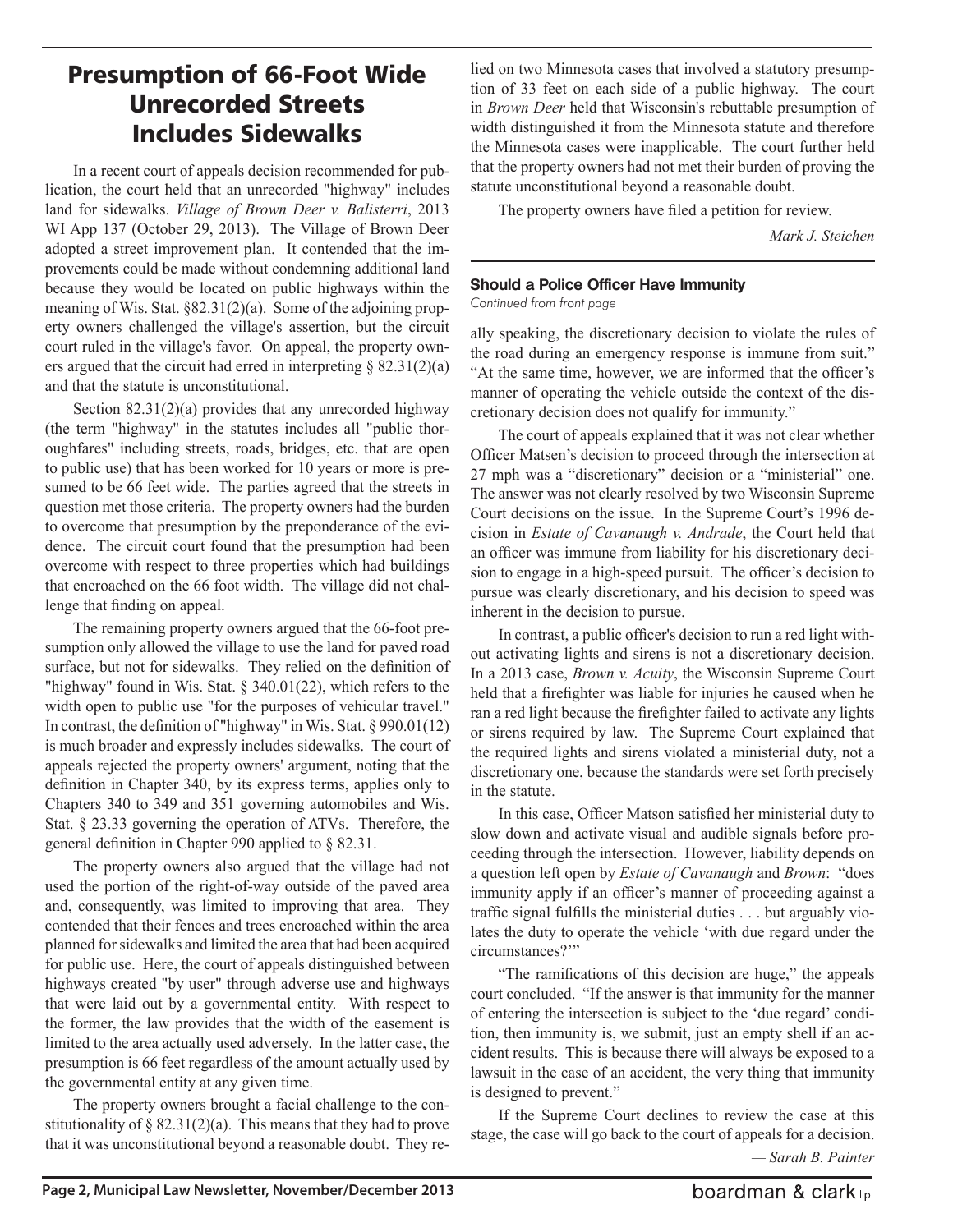### Presumption of Tax Assessment Accuracy Does Not "Burst"

In March 2006, Bonstores, Inc. bought out 142 department stores from Saks. The purchase included the store in the Mayfair Mall in the City of Wauwatosa. In 2009, the city assessed the property at \$25.5 million. After an appeal to the board of review was unsuccessful, Bonstores brought an action in the circuit court for a trial *de novo*, claiming that the fair market value was only \$11 million. The city's expert witness opined that the value was \$27.6 million. The appellate decision includes an expansive discussion of the differences in the evidence offered by the two sides. *Bonstores Realty One, LLC*, 2013 WI App 131 (October 8, 2013)(Ordered for publication). Ultimately, the circuit court concluded that Bonstores had not overcome the statutory presumption of the validity of the assessor's valuation.

On appeal, Bonstores challenged the circuit court's application of the presumption in Wis. Stat.  $\S$  70.49(1) that the all of the properties in the city had been "justly and equitably assessed." Bonstores argued that, once it had offered substantial evidence to dispute the assessment, the presumption terminated. This "bursting bubble" theory of presumptions was part of the 1942 Model Code of Evidence. In 1974, Wisconsin adopted the Uniform Rules of Evidence on presumptions, which is codified in Wis. Stat. § 903.01. Under this rule, once the party asserting the presumption proves the "basic facts" to a preponderance of the evidence, the presumption comes into effect. In *Bonstores*, the basic facts consisted of the parties' stipulation that the assessment was \$25.5 million and that the assessor had signed the statutorily required affidavit attesting to the validity of the amount. Once the presumption arises, the burden shifts to the opposing party to produce evidence that proves to a preponderance of the evidence that the assessed value is incorrect. Merely introducing substantial evidence is insufficient if it does not tip the scales in favor of an alternate valuation. However, the ultimate burden of proof rests with the municipality. If the challenger overcomes the presumption alone, then the municipality must offer sufficient evidence to prove by a preponderance that the assessment (or another figure) is the correct value.

Bonstores also objected to the circuit court's consideration of two items of evidence on grounds of relevance. The first was the real estate transfer tax return that Bonstores filed in connection with the purchase in 2006 in the amount of \$32.7 million. The circuit found that this was a public representation by Bonstores of the value of the property and was sufficiently close in time to be of some value in determining the store's value in 2009. The second was an appraisal report done for Saks as part of the sale. Bonstores relied on the appraised value of \$32.7 million assigned to the Wauwatosa stores in obtaining mortgage financing for the purchase. The circuit court found that Bonstore's reliance on the reported value in 2006 was also relevant in weighing the conflicting evidence.

The appellate decision is worth reading for its detailed discussion of the methods for valuing commercial property, including distinguishing between the values attributable to real estate versus the operation of the business.

## Towns Lack Shoreland Zoning Authority

In *Hegwood v. Town of Eagle Zoning Board of Appeals*, 2013 WI 118 (September 25, 2013), the court of appeals ruled that towns do not have the statutory authority to adopt shoreland zoning ordinances. In *Hegwood*, both the Town of Eagle and Waukesha County had adopted shoreland zoning ordinances with a 20-foot setback requirement. A property owner applied to the county for a variance allowing a pergola and fireplace within the setback. The county granted the variance with some restrictions. The property owner then applied to the town board of zoning appeals for a similar variance, but the application was denied. He then brought a certiorari action against the board. The principal issue in the lawsuit was whether the town had the statutory authority to adopt shoreland zoning. The board argued that Hegwood had to raise that issue in a separate declaratory judgment action. The court of appeals rejected that defense. It noted that one of the factors a court must consider in a certiorari action is whether the board proceeded under the correct theory of law. Whether the town had shoreland zoning authority is an issue of law applicable to the case.

The court then engaged in an extensive statutory analysis of shoreland zoning. It began with Wis. Stat. § 281.31, the "Navigable Waters Protection Law." Subsection (2)(c) defines a "municipality" as "a county, village or city." Next, the court turned to Wis. Stat. § 59.692 governing county shoreland zoning. That section provides in subsection (1m) that "each county shall zone by ordinance all shorelands in its unincorporated area." It goes on to say that county shoreland zoning ordinances do not have to be approved by and are not subject to rejection by any town. The court contrasted these statutes with the general county zoning statute, Wis. Stat. § 59.69, which allows towns to approve or reject county zoning ordinances. The court acknowledged that towns have the authority to enact general zoning ordinances by adopting village powers under Wis. Stat. § 60.22 and then applying Wis. Stat. § 61.35 to exercise city zoning authority under Wis. Stat. § 62.23. However, because the statutes treat shoreland zoning separately from general zoning and deliberately place the authority in the hands of counties and not towns, the Town of Eagle could not adopt or enforce its own shoreland zoning.

The Town of Eagle has filed a petition for review.

*— Mark J. Steichen*

*— Mark J. Steichen*